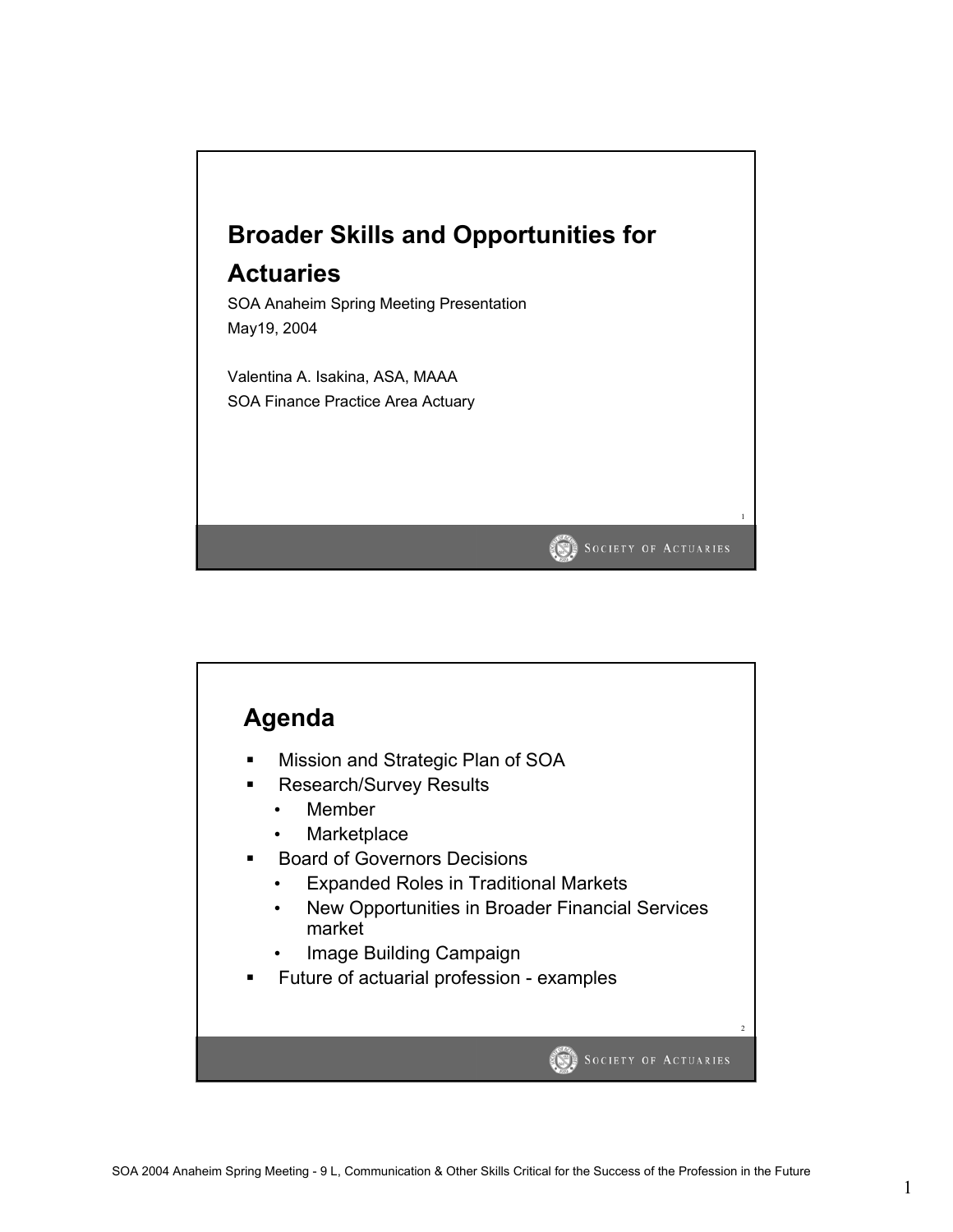

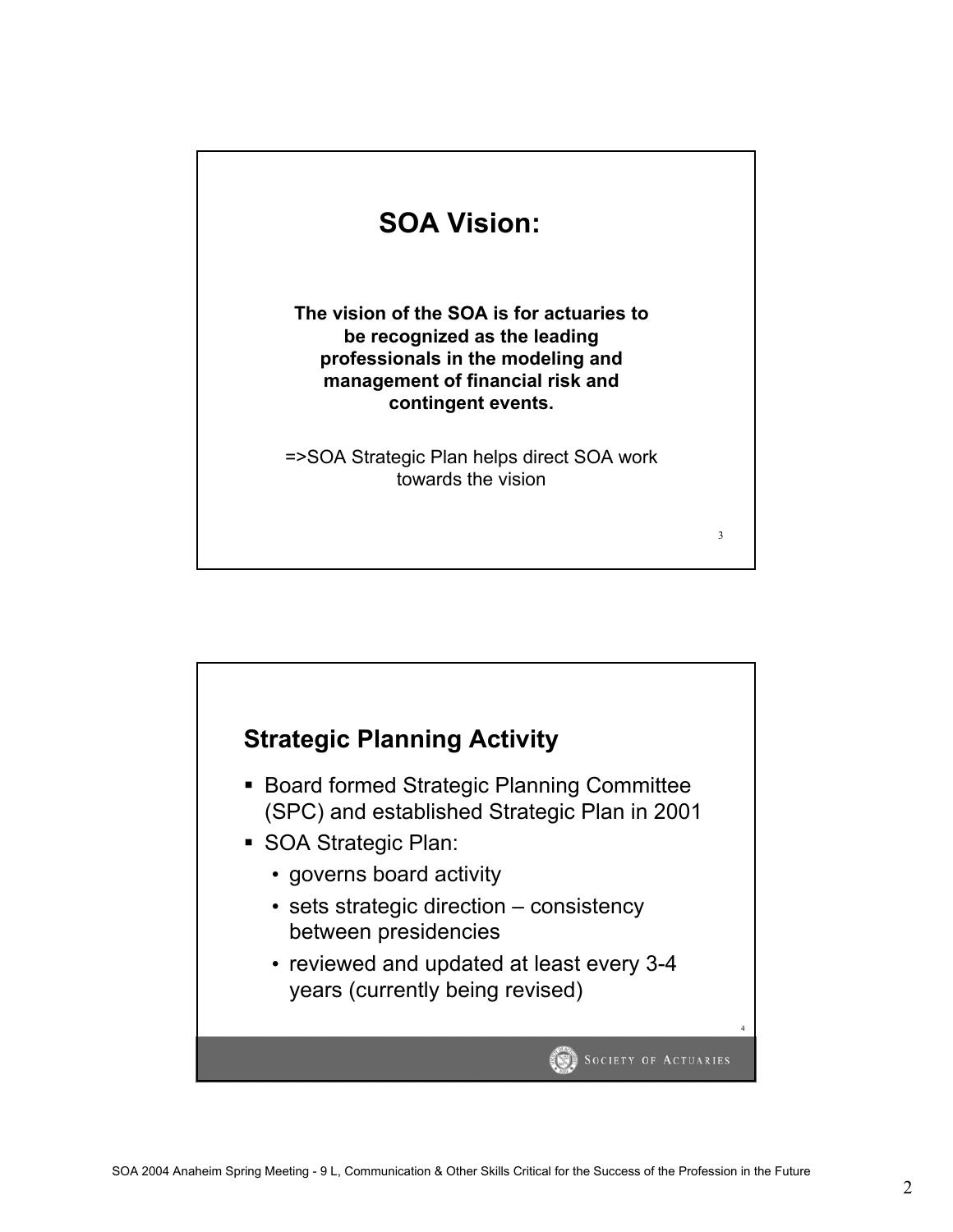

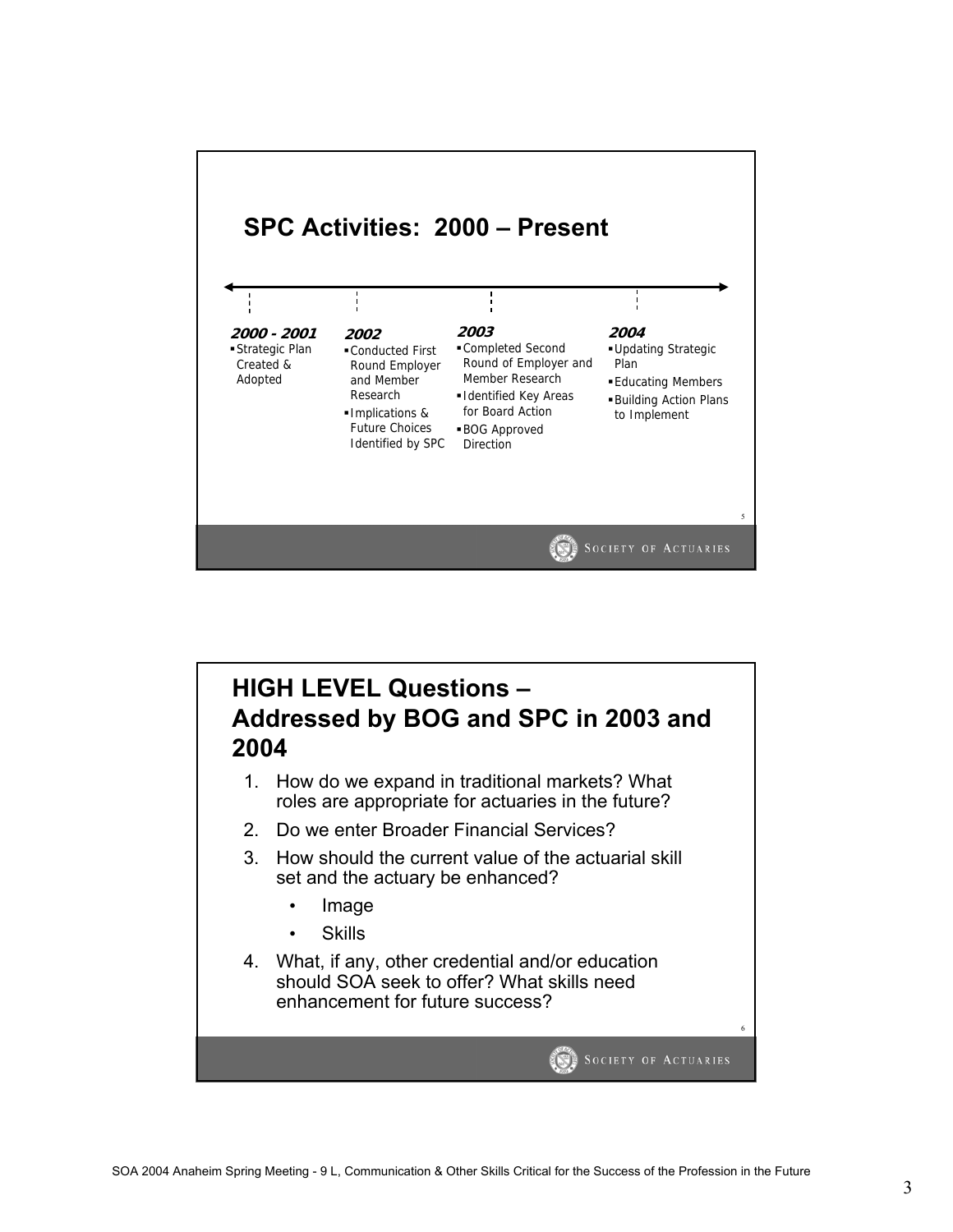

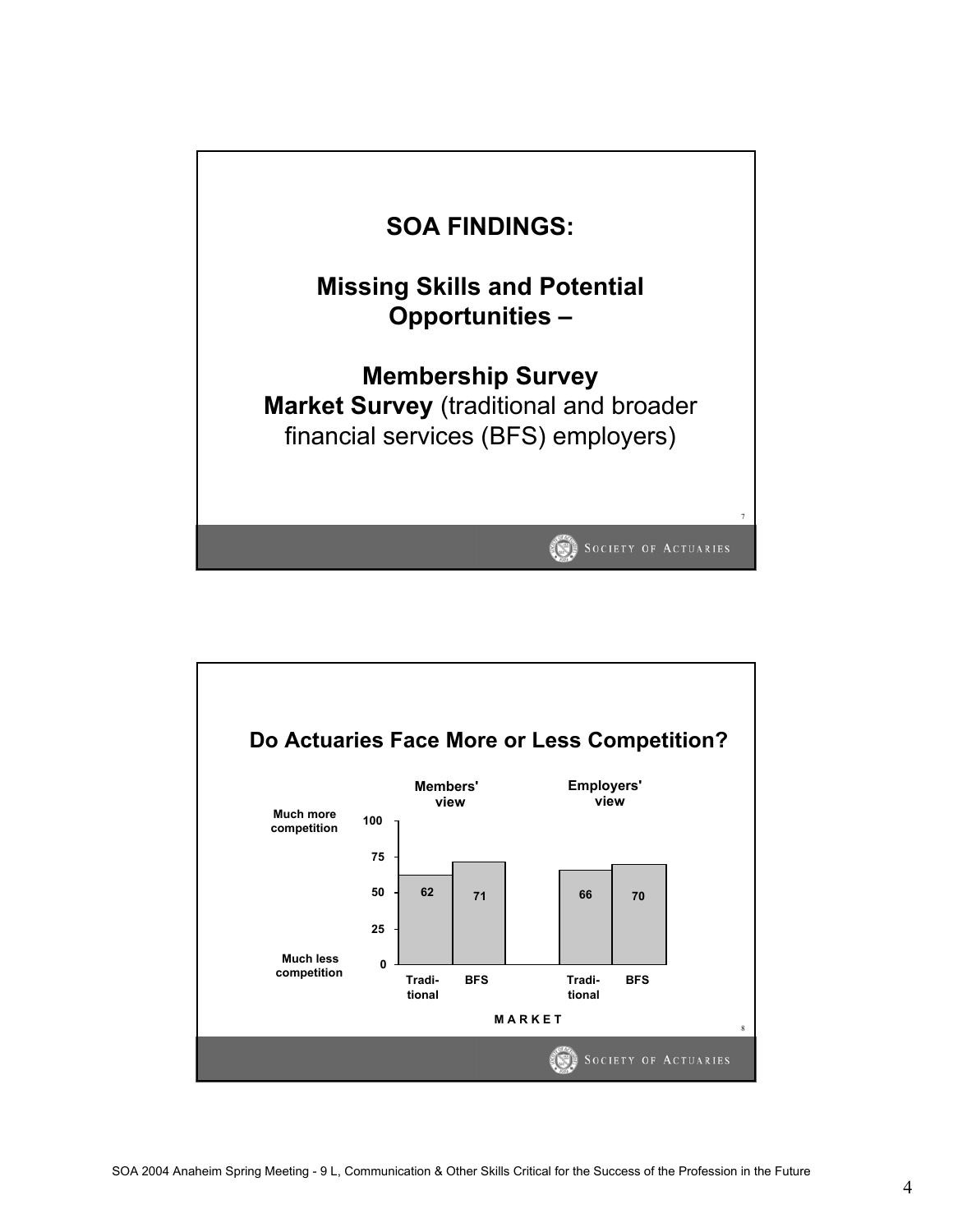

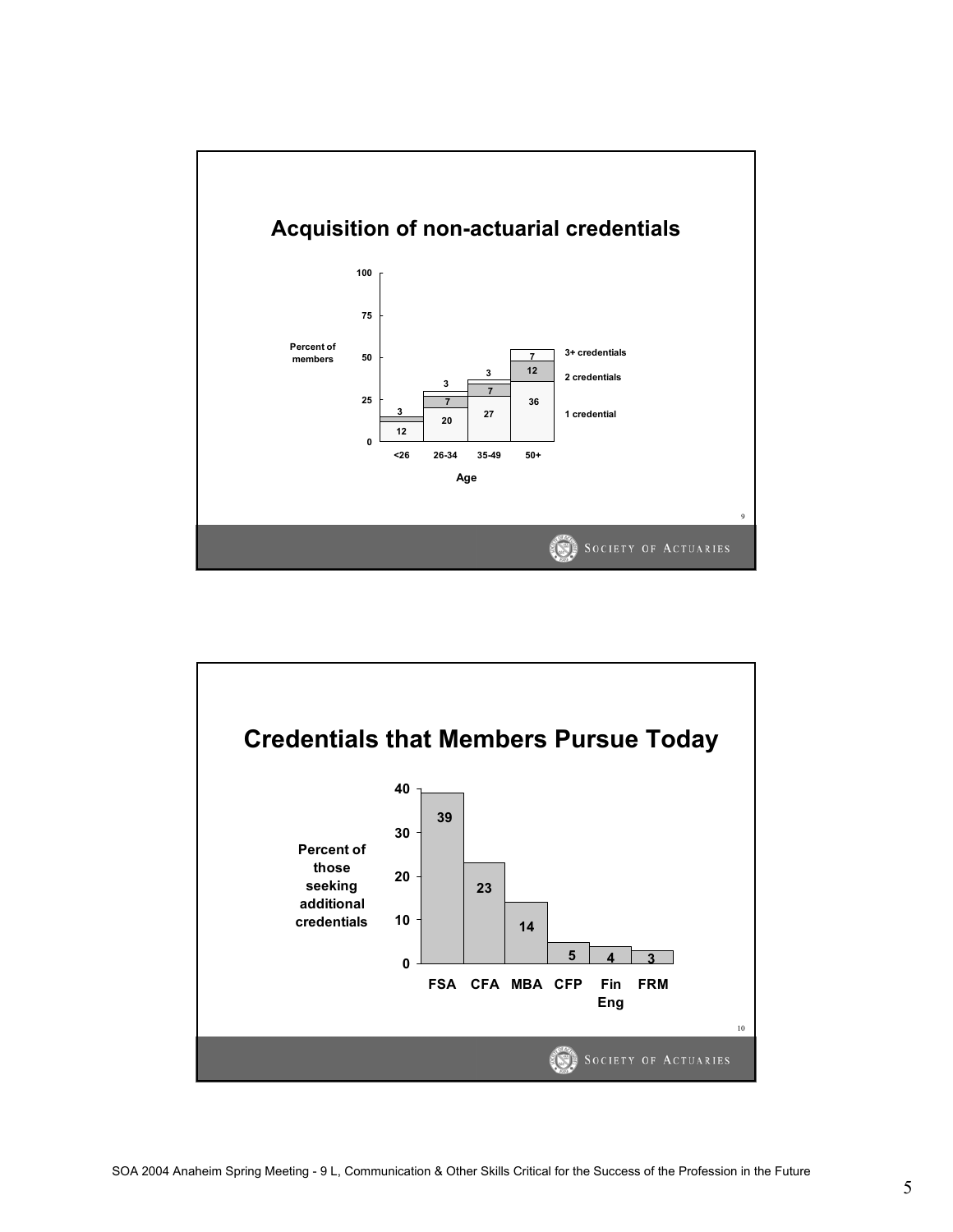

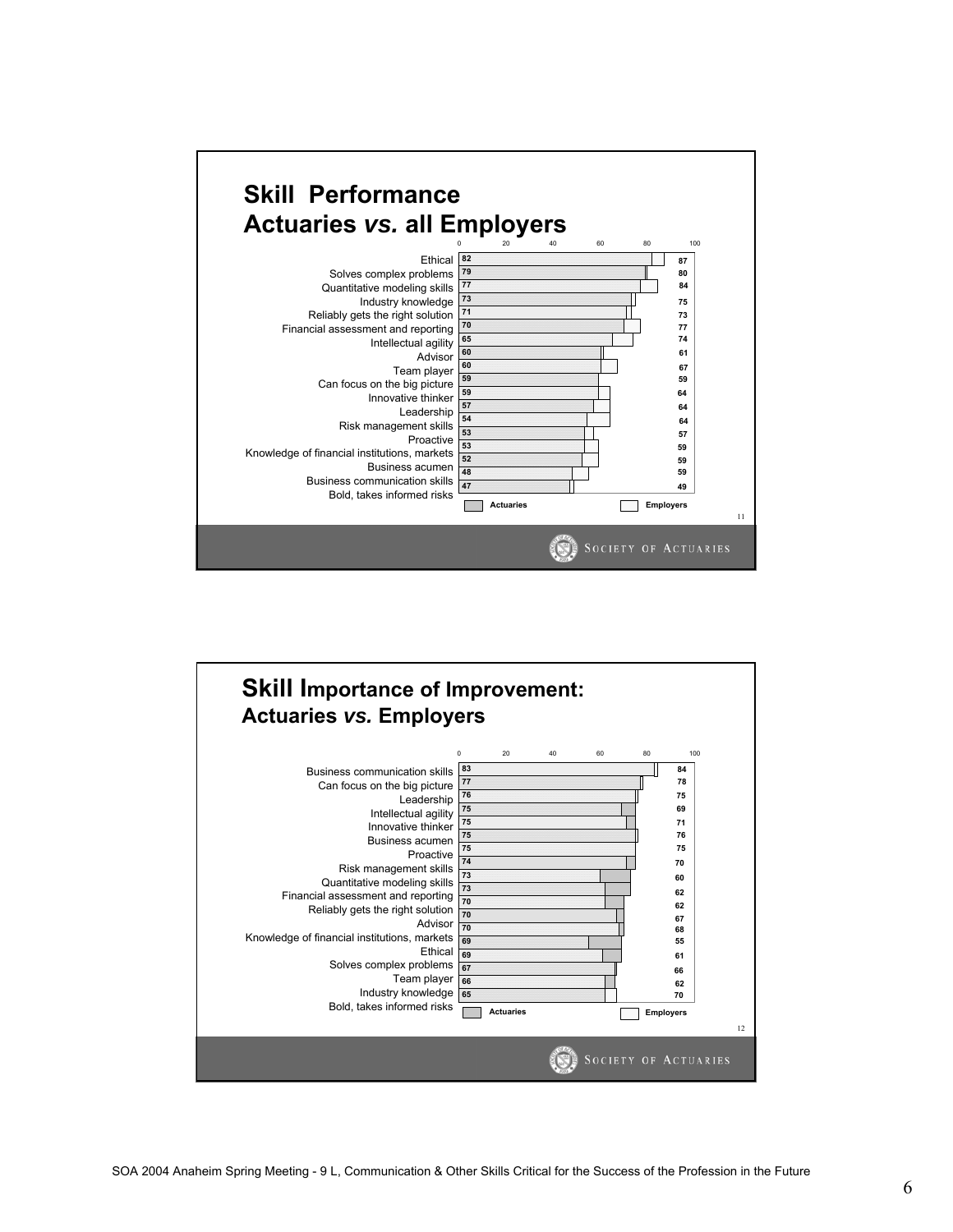

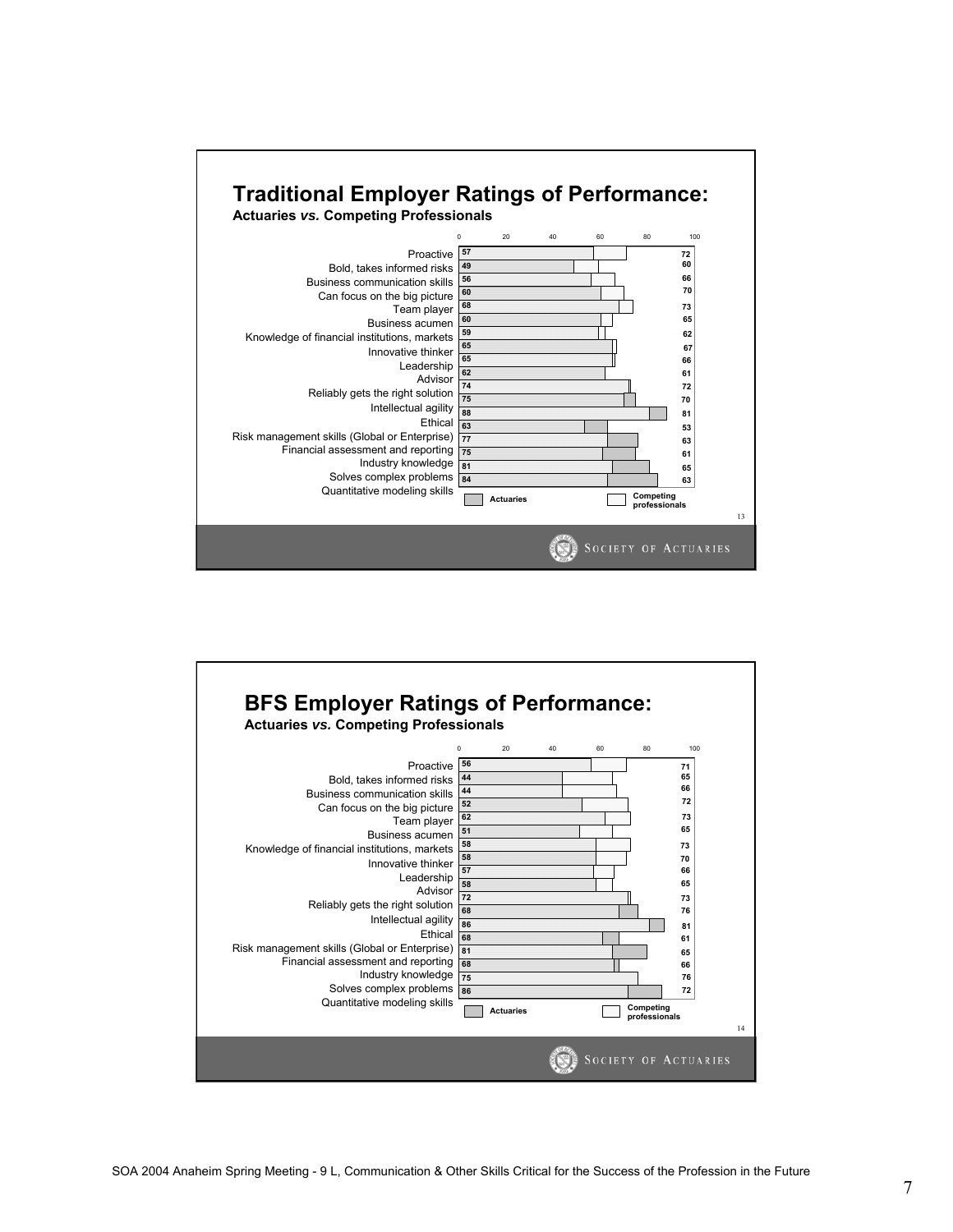

| <b>Skills Findings:</b>                 | <b>Current Performance of Competing Professionals</b>                                                                    |
|-----------------------------------------|--------------------------------------------------------------------------------------------------------------------------|
|                                         | <b>Employers' rating of Competing Professional</b>                                                                       |
| <b>Highest</b><br>Performance<br>Rating | <b>Fthical</b><br>Team Player<br><b>Reliably Gets Right Solution</b><br>Е<br>Intellectual Agility<br>п<br>Proactive<br>٠ |
| Lowest<br>Performance<br>Rating         | <b>Risk Management</b><br>Industry Knowledge<br>٠<br><b>Bold, Takes Informed Risks</b><br>Advisor                        |
|                                         | <b>SOCIETY OF ACTUARIES</b>                                                                                              |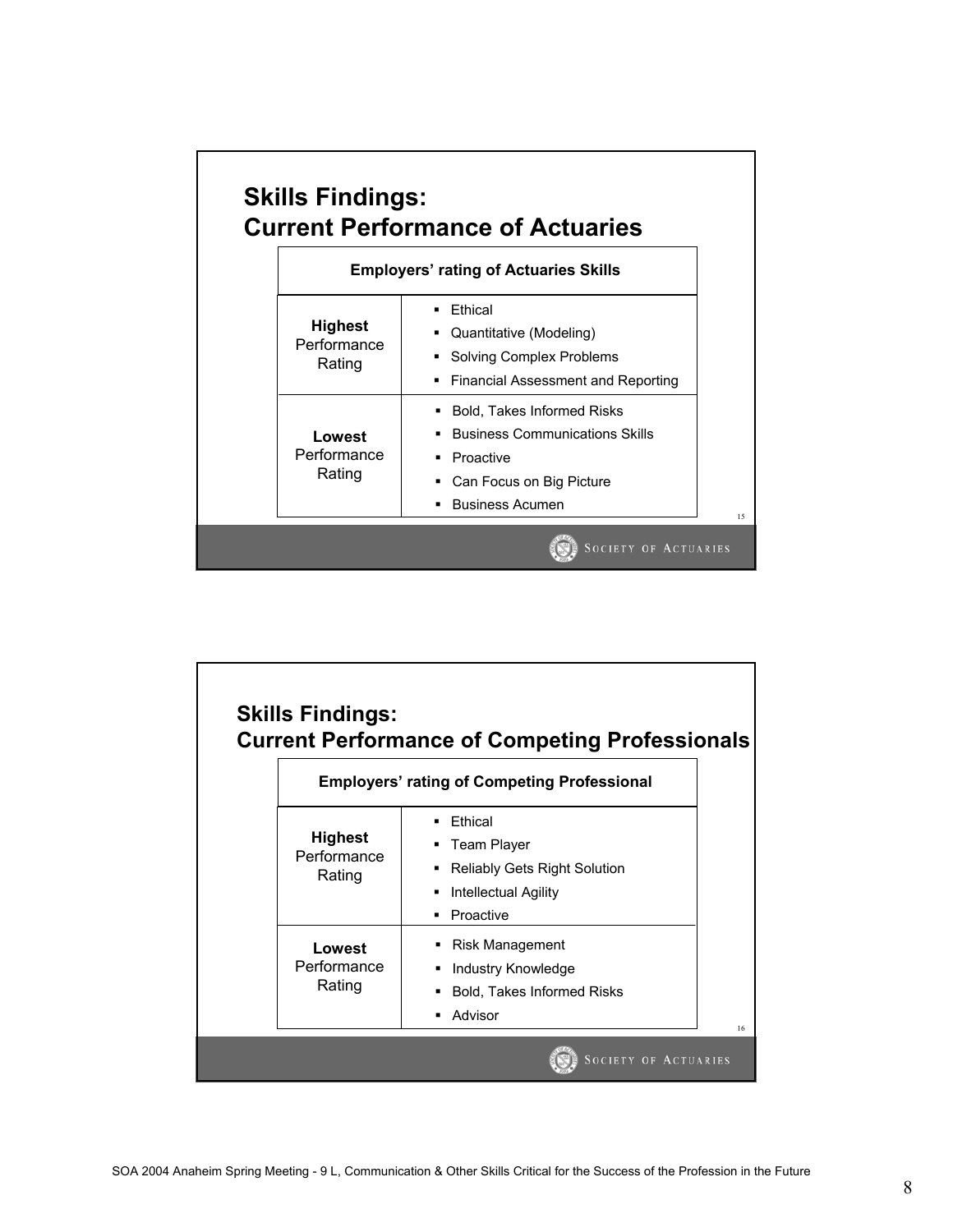

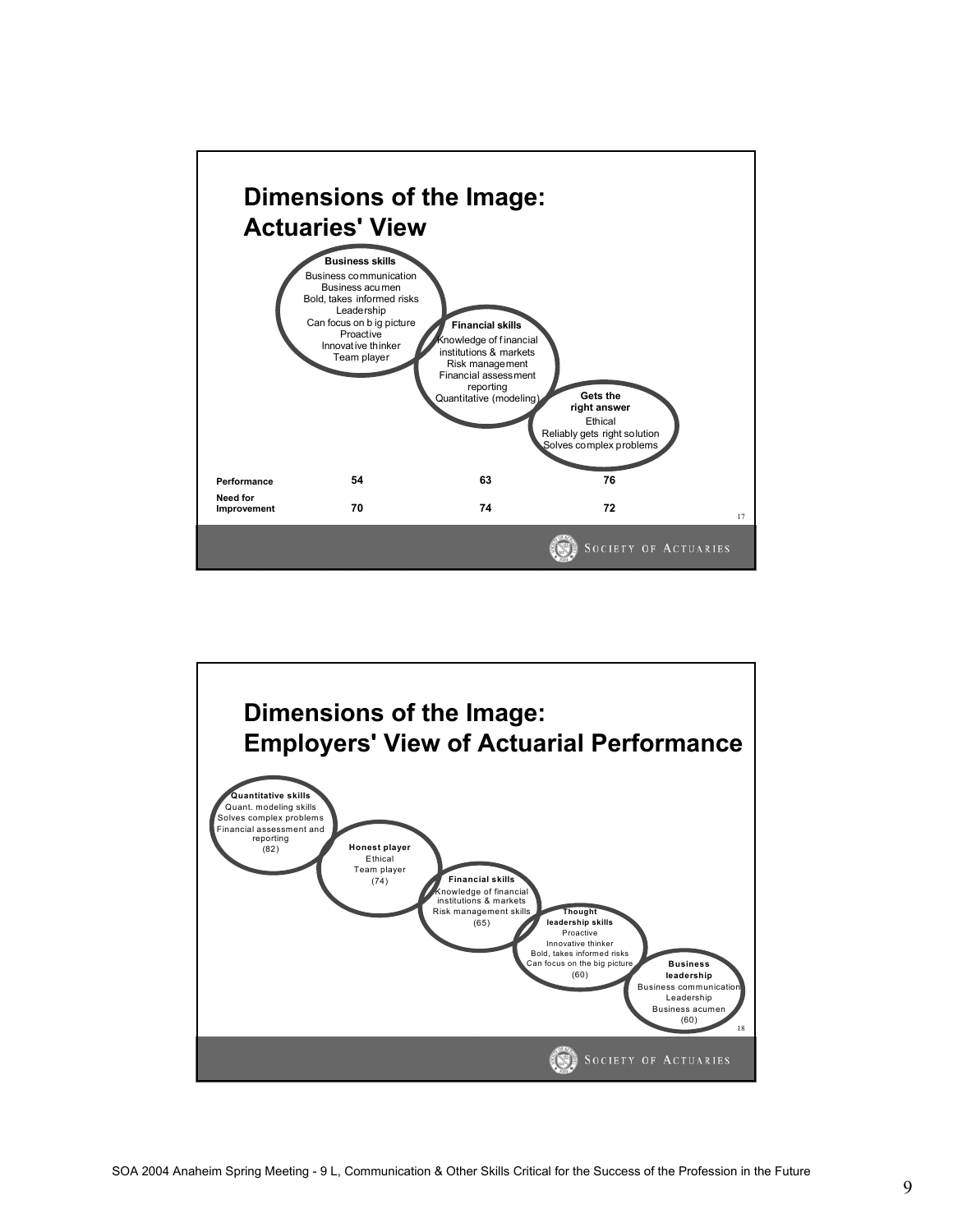| <b>Primary Responsibilities</b><br><b>Typically Performed</b> | <b>Insurance</b> | Reinsurance | <b>Consulting</b> | <b>BFS</b> |
|---------------------------------------------------------------|------------------|-------------|-------------------|------------|
| Product Develop.<br>& Pricing                                 | X                | X           | X                 |            |
| Financial Valuation,<br>Reporting, Planning &<br>Analysis     | X                | X           | X                 | X          |
| Risk Mgmt.                                                    | X                | X           | x                 | X          |
| Pension Plan Design,<br>Funding & Acctng.                     |                  |             | X                 |            |
| <b>Financial Advising</b>                                     |                  |             |                   | X          |
| Asset/Fund Mgmt. &<br>Investment                              |                  |             |                   | X          |

٦

٦

 $\Gamma$ 

 $\Gamma$ 

|                                         | Percent           |                   |                                      |                                            |  |
|-----------------------------------------|-------------------|-------------------|--------------------------------------|--------------------------------------------|--|
|                                         | Actuaries<br>Hold | Actuaries<br>Seek | Traditional<br>Employers<br>Consider | <b>BFS</b><br><b>Employers</b><br>Consider |  |
| <b>FSA</b>                              | 62                | 39                | 85                                   | 18                                         |  |
| ASA                                     | 100               | <b>NA</b>         | 64                                   | 8                                          |  |
| Chartered Financial Analyst (CFA)       | 4                 | 23                | 22                                   | 63                                         |  |
| <b>MBA</b>                              | 4                 | 14                | 14                                   | 59                                         |  |
| Accountant                              | 1                 | $\overline{2}$    | 15                                   | 18                                         |  |
| Masters, Ph.D. in Mathematics           | 12                | $\overline{2}$    | 6                                    | 16                                         |  |
| Financial Eng., Masters, Ph.D., Finance |                   | 4                 | $\overline{2}$                       | 33                                         |  |
| Financial Risk Manager (FRM)            | 0.4               | 3                 | 1                                    | 20                                         |  |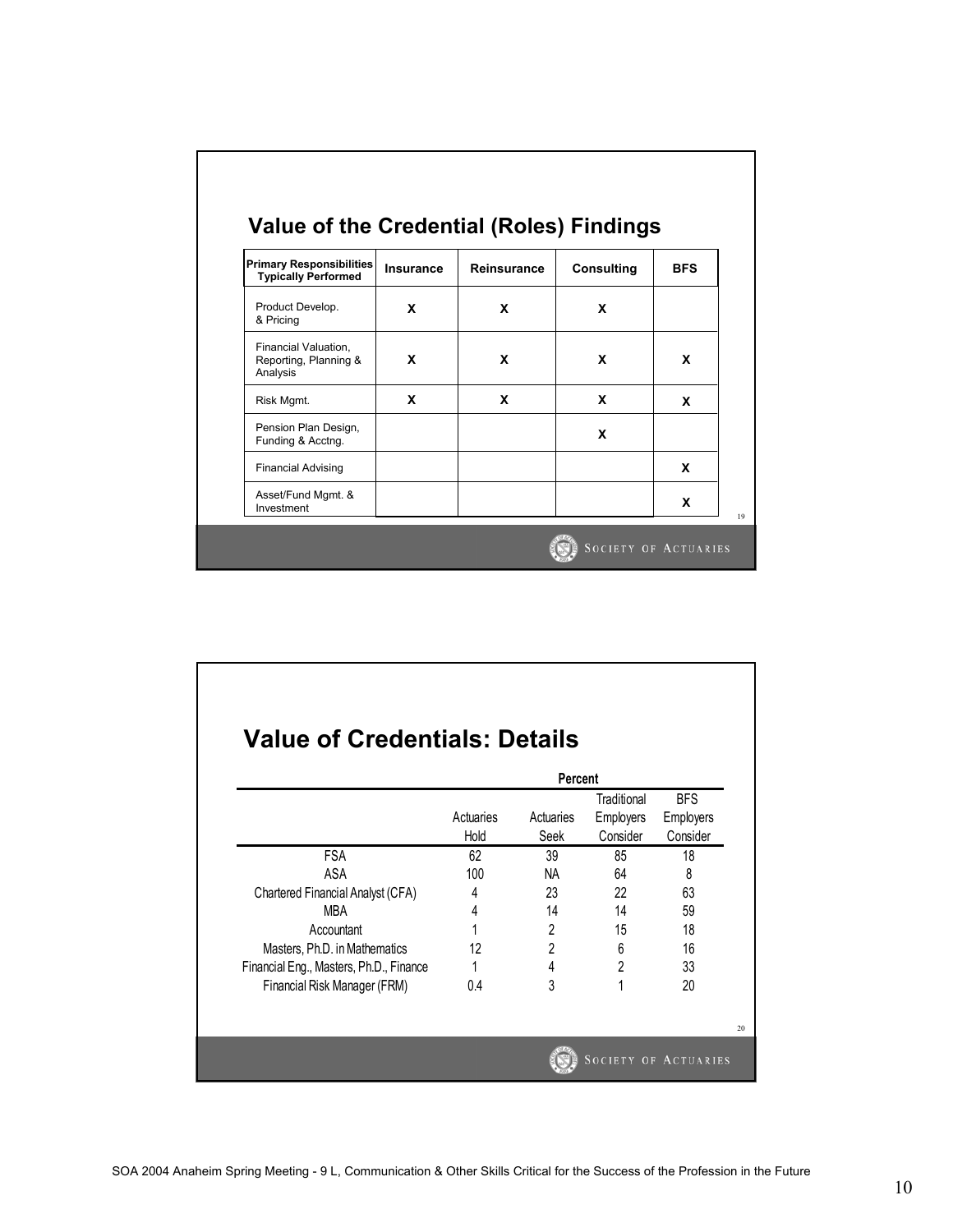| <b>Credential used for</b><br>hiring   | Insurance | <b>Reinsurance</b> | <b>Consulting</b> | <b>BFS</b> |
|----------------------------------------|-----------|--------------------|-------------------|------------|
| <b>FSA</b>                             | X         | X                  | X                 |            |
| ASA                                    | X         | X                  | x                 |            |
| <b>CFA</b>                             | X         | X                  | X                 | x          |
| <b>Financial Engineer</b>              |           |                    |                   | X          |
| <b>MBA</b>                             |           |                    | X                 | X          |
| CPA                                    |           | X                  |                   | X          |
| Higher degree in<br><b>Mathematics</b> | X         | X                  | X                 |            |

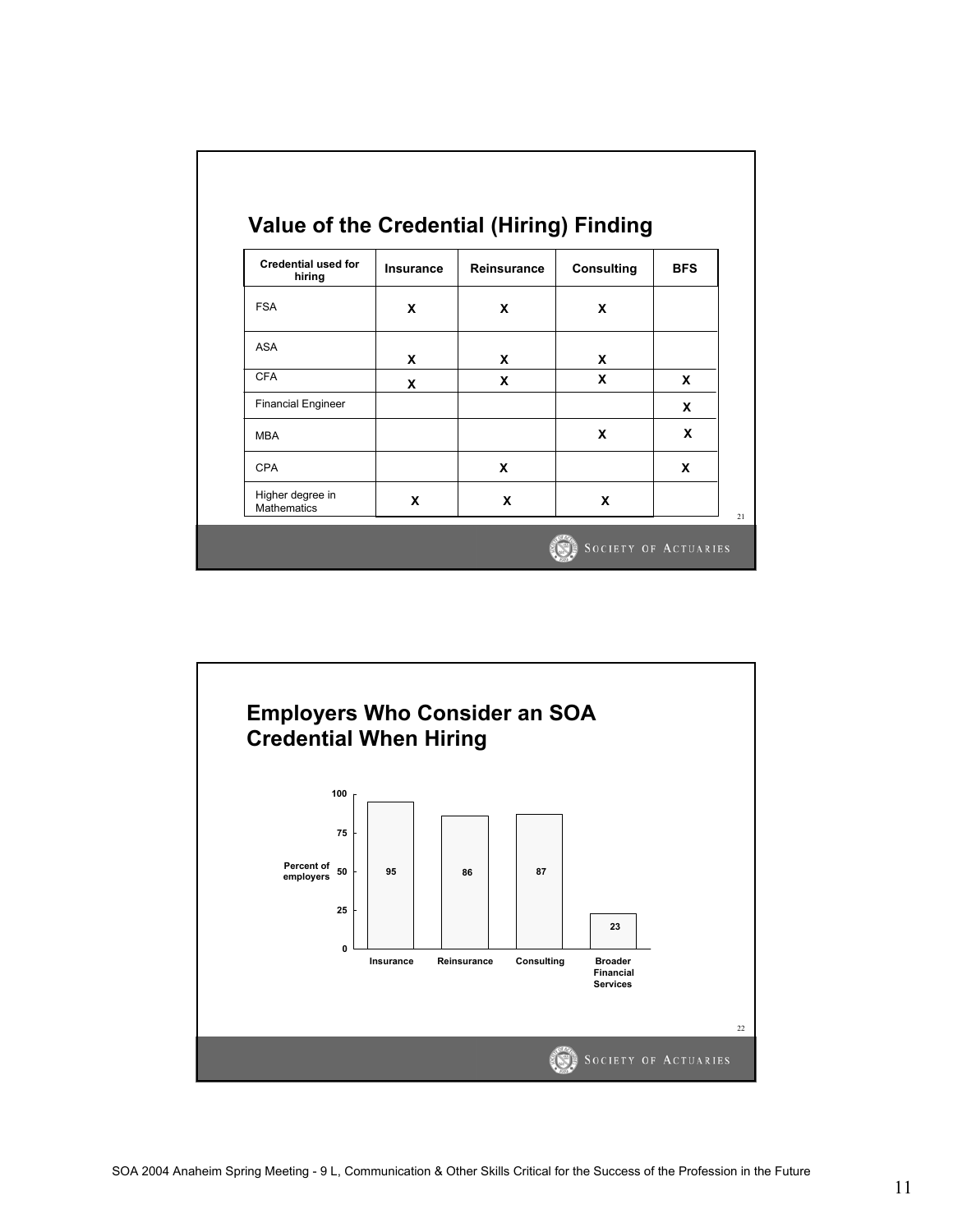| Risk Mgmt. skills<br>viewed as important | <b>Insurance</b> |               | Reinsurance   |               | <b>Consulting</b> |               | <b>BFS</b>    |               |
|------------------------------------------|------------------|---------------|---------------|---------------|-------------------|---------------|---------------|---------------|
|                                          | Mid<br>Levels    | Top<br>Levels | Mid<br>Levels | Top<br>Levels | Mid<br>Levels     | Top<br>Levels | Mid<br>Levels | Top<br>Levels |
| Market/Financial<br>Risk Mgmt.           | x                |               | x             | x             | x                 | x             | x             | x             |
| Suitable Knowledge of<br>Industry        | x                | X             | x             | x             | X                 | x             | x             | x             |
| Strategic & Envir.<br>Risk Mgmt.         |                  | x             | X             | X             | X                 | x             |               | x             |
| Asset/Liability Mgmt.                    |                  |               |               |               | X                 |               | x             |               |
| Operation-Specific<br>Risk Mgmt.         |                  | x             |               |               | x                 |               |               |               |
| Credit Risk Mgmt.                        |                  |               |               |               |                   |               | X             |               |

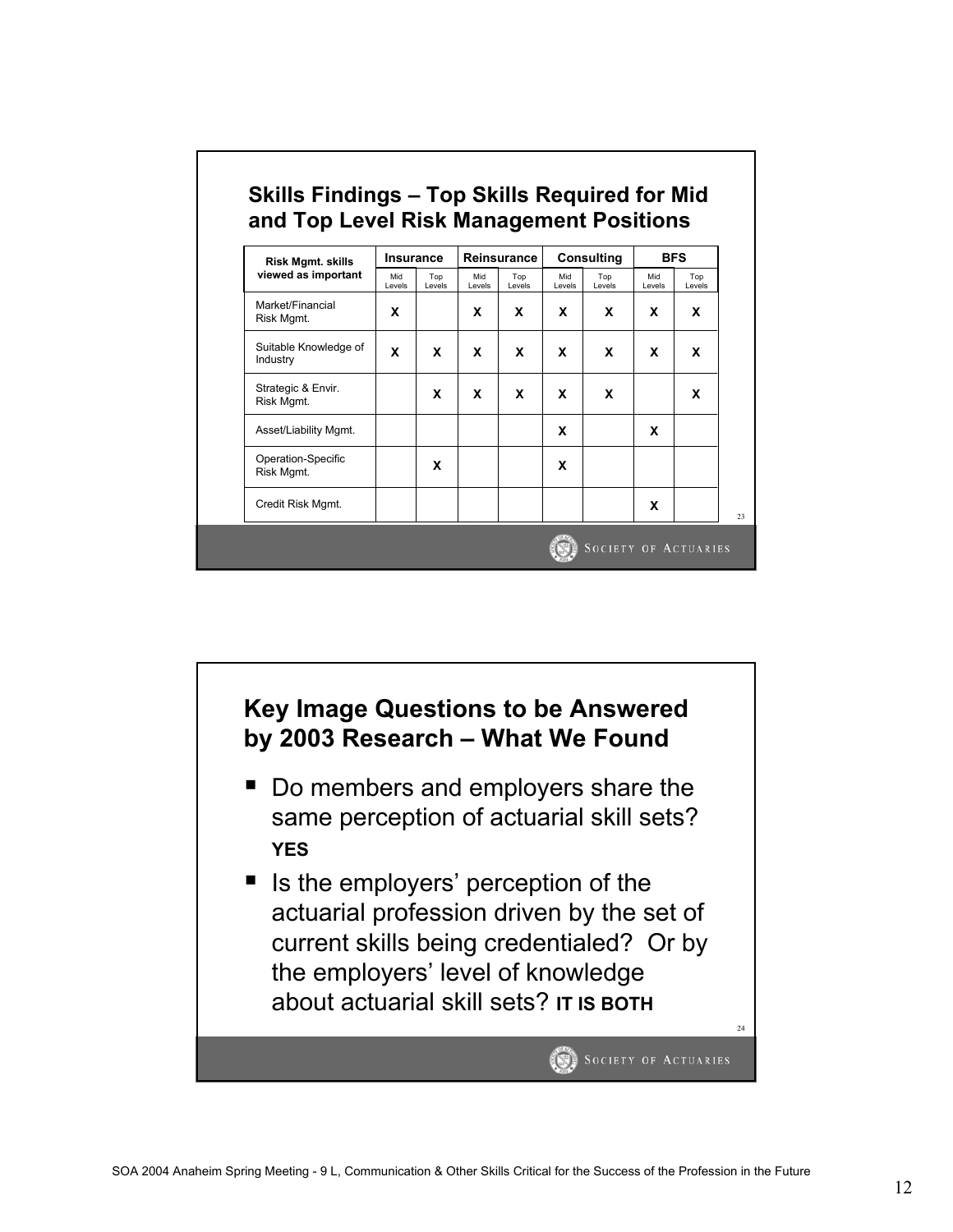

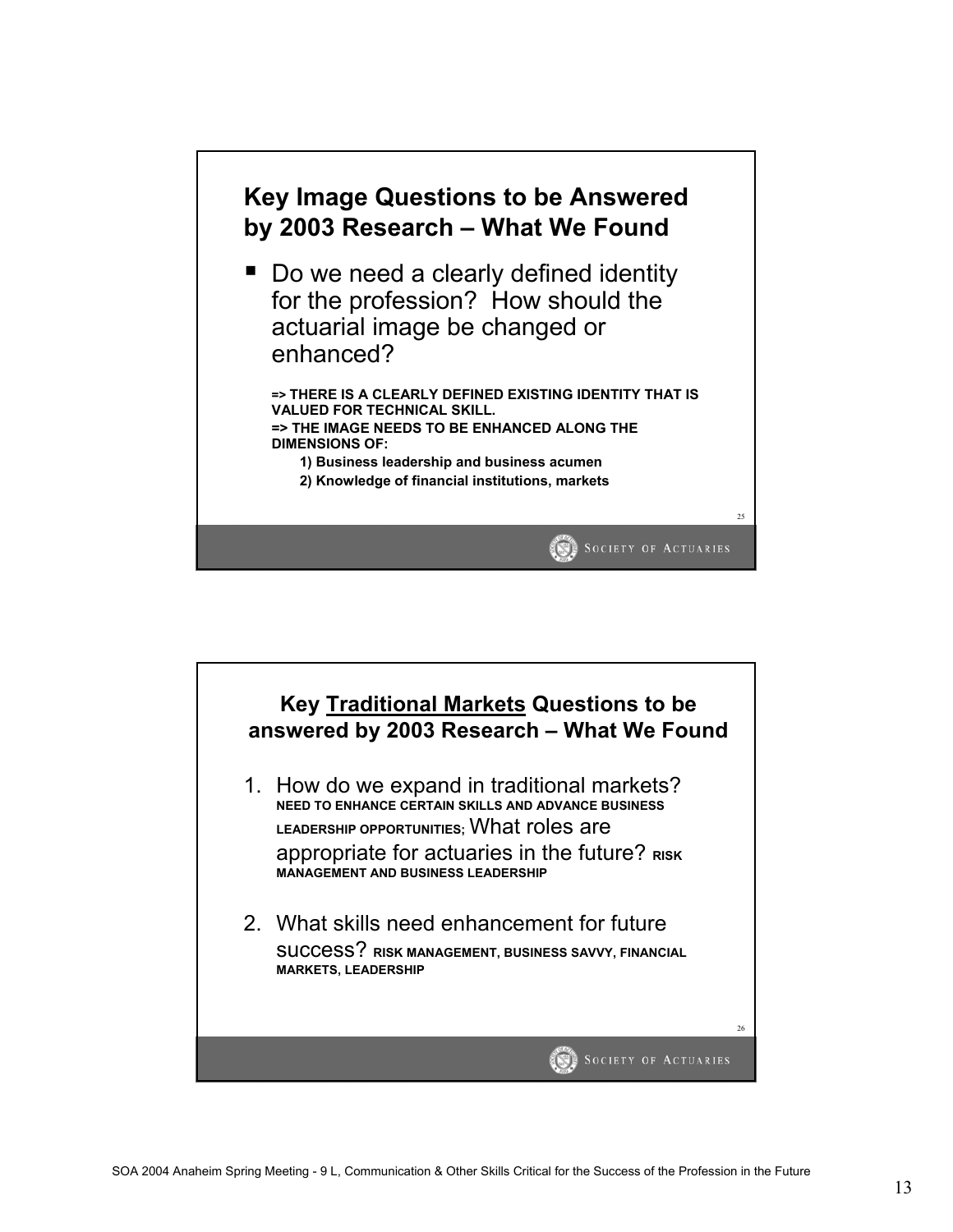

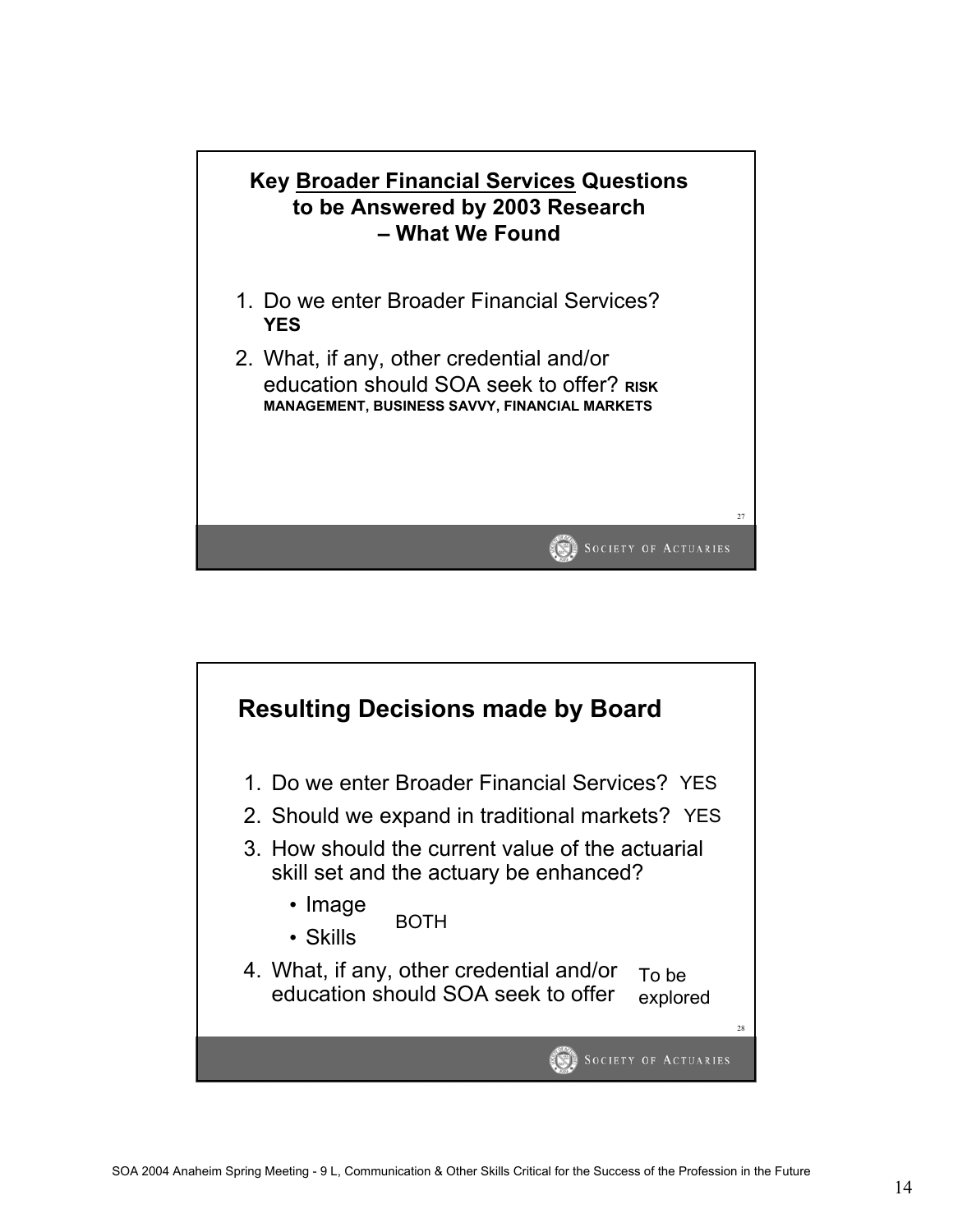

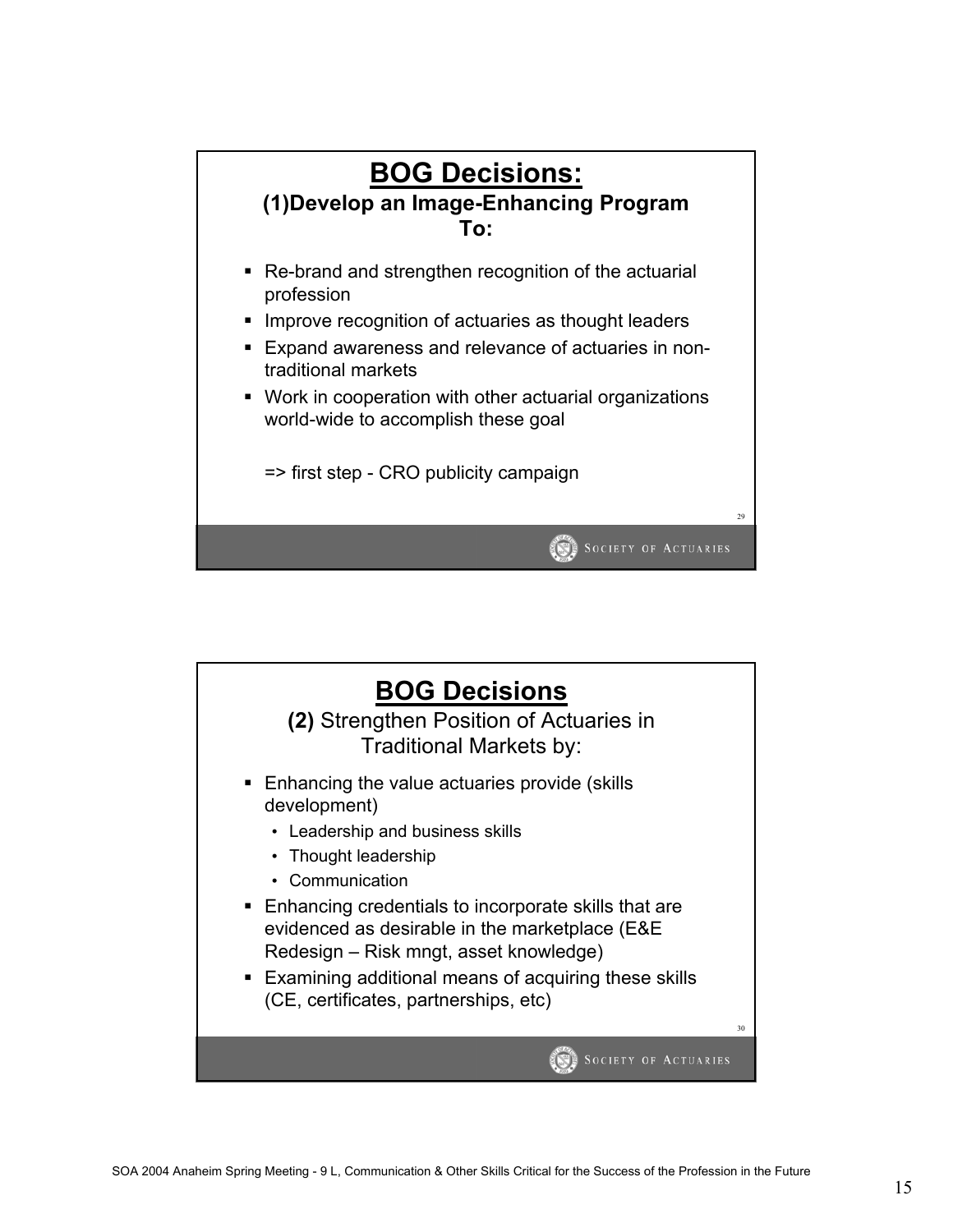

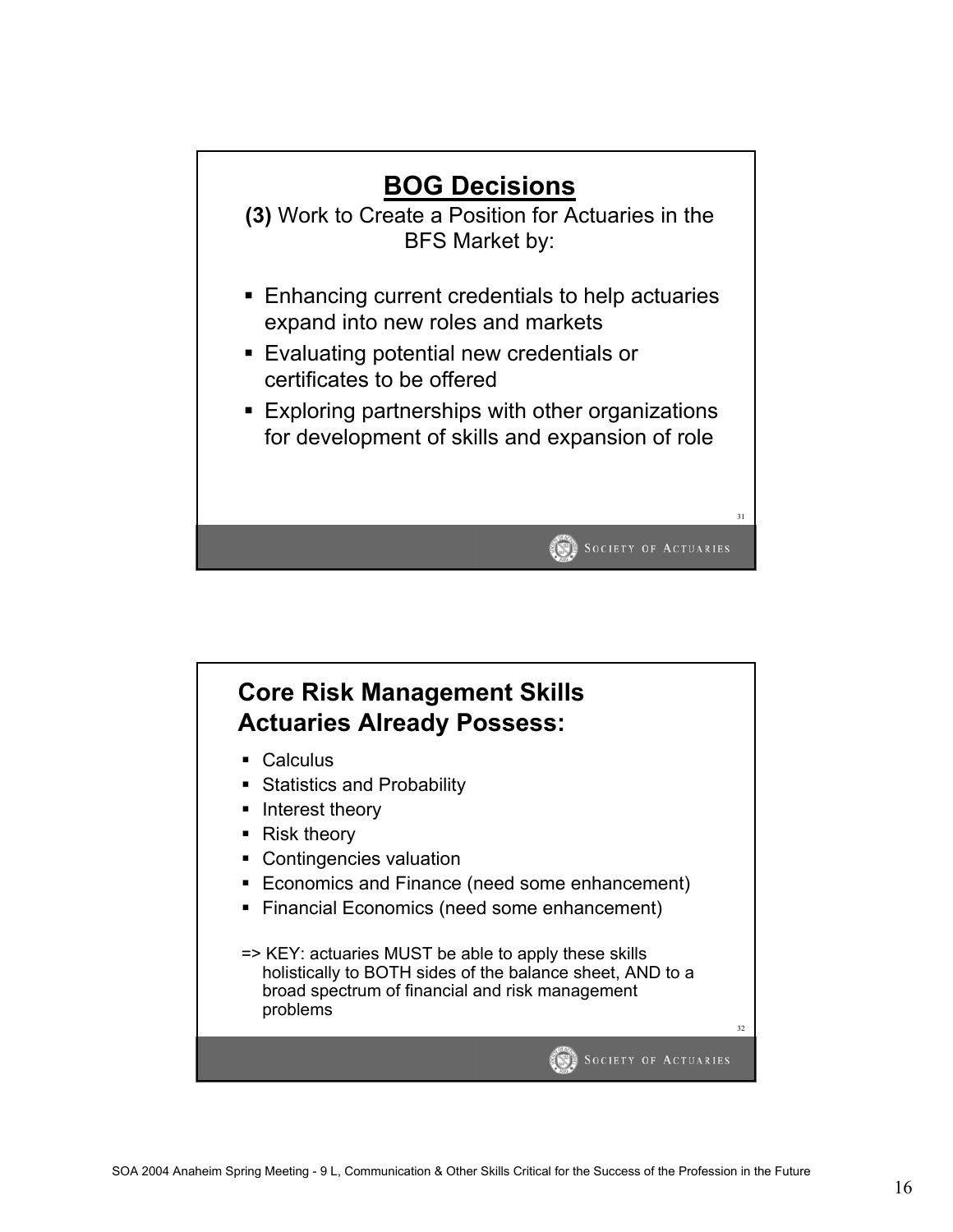

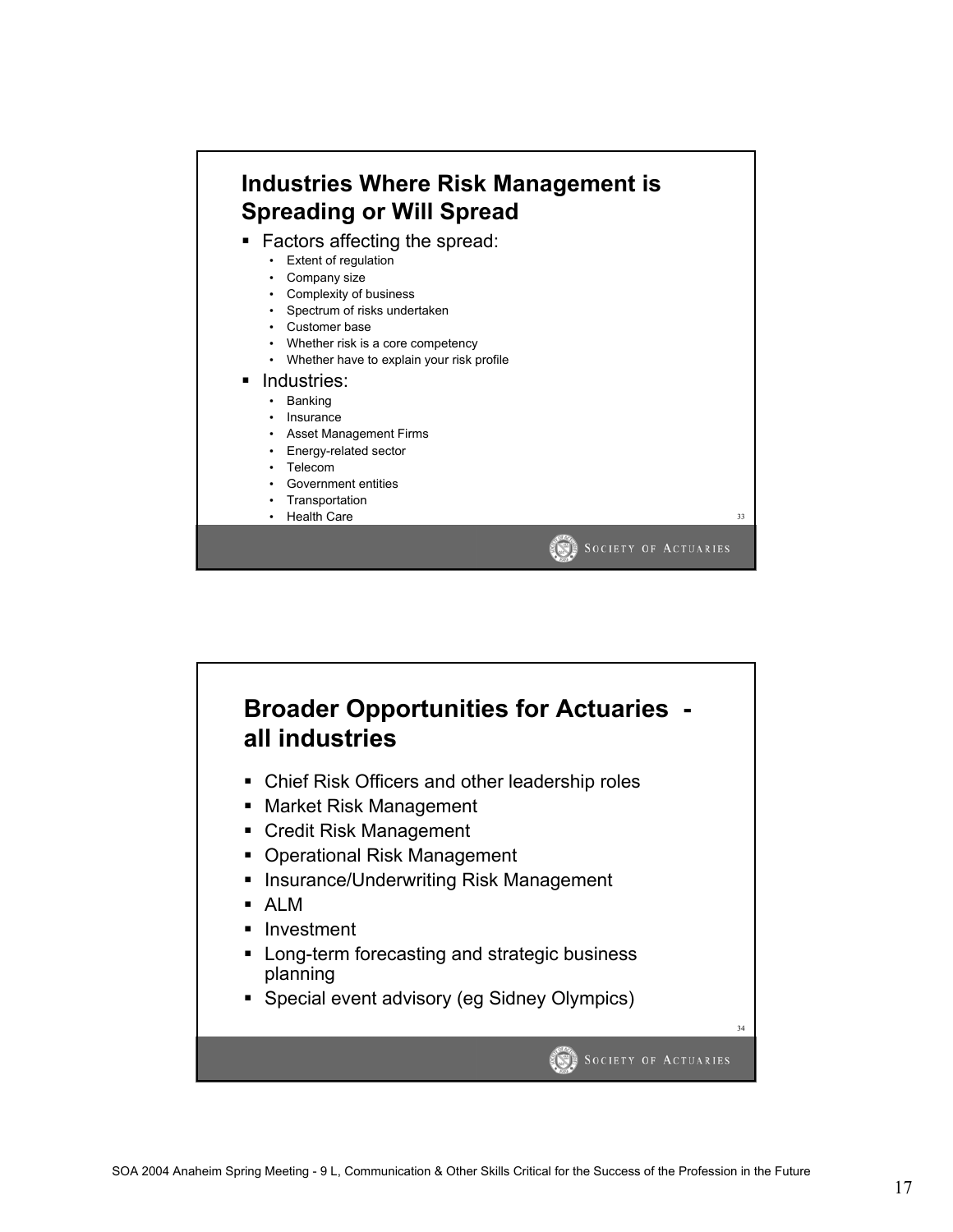

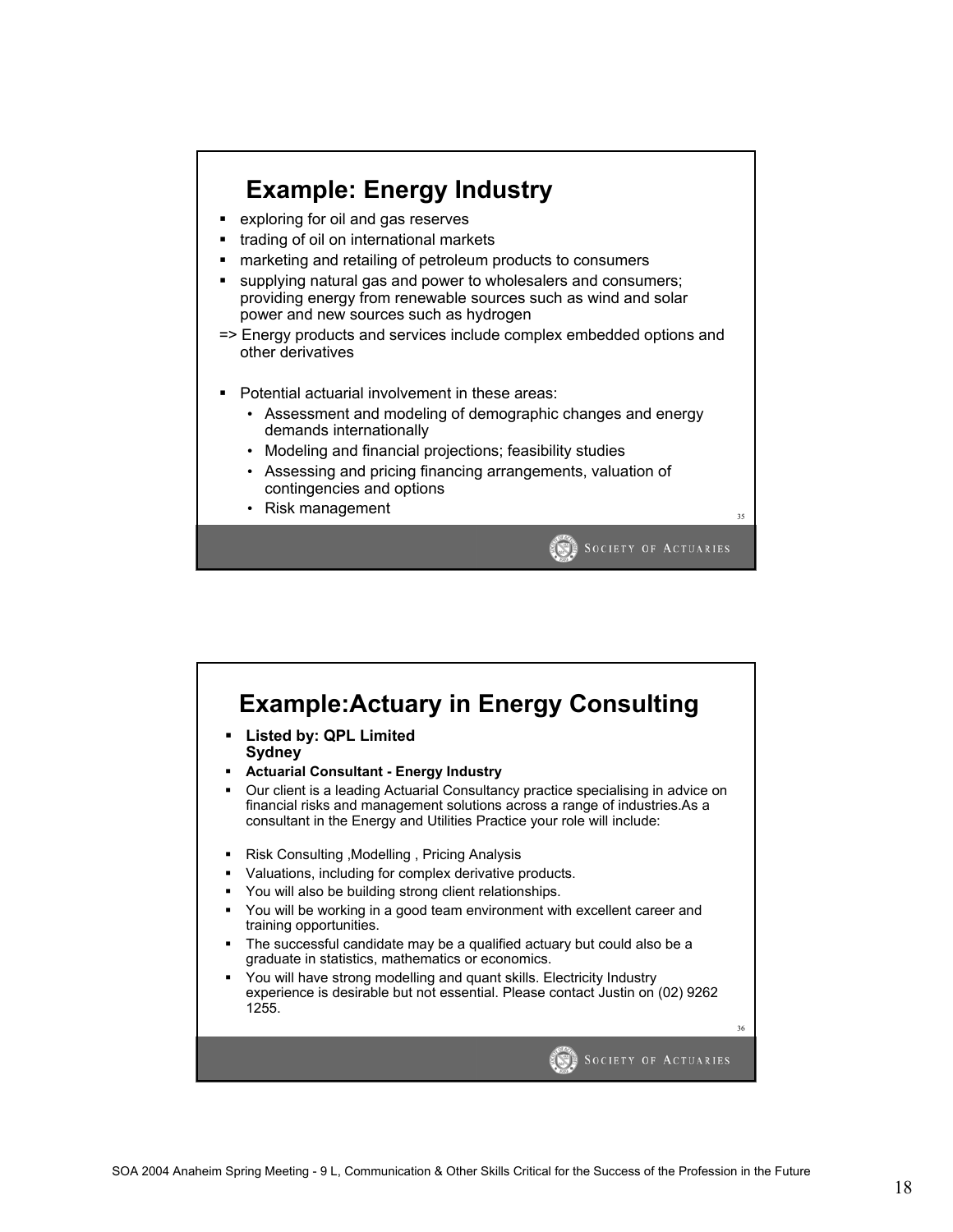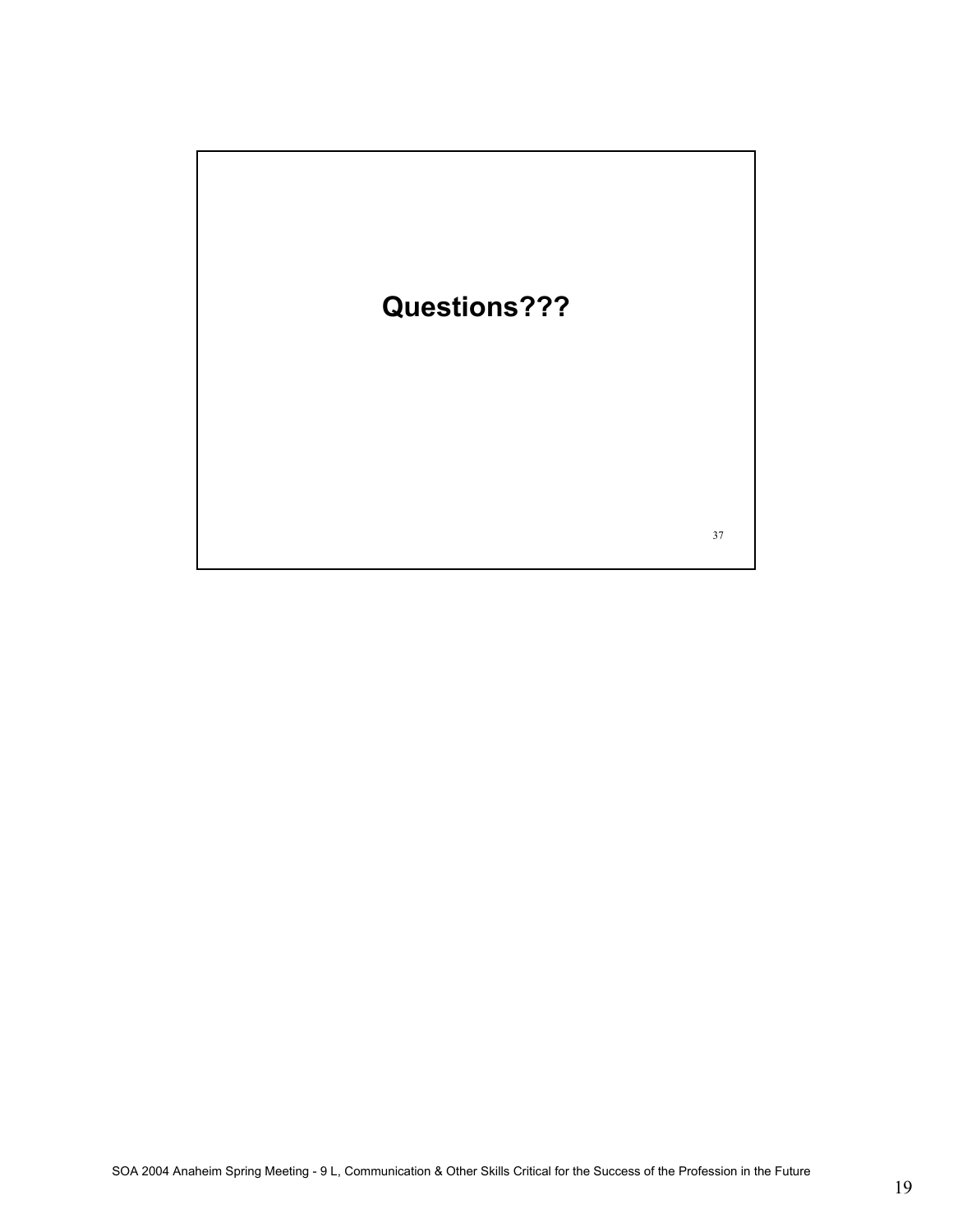Dr. Catherine Konsky, Professor Emeritus of Communication, Illinois State University, and Dr. Krzysztof Ostaszewski, FSA, Professor of Mathematics, Actuarial Program Director, Illinois State University

> Assessing Communication in the Work of Actuaries



- Communication skills of scientific professionals
	- How do actuaries perform?
- Stages of the project funded by AERF:
	- Focus groups,
	- Online survey,
	- Analysis and dissemination of results.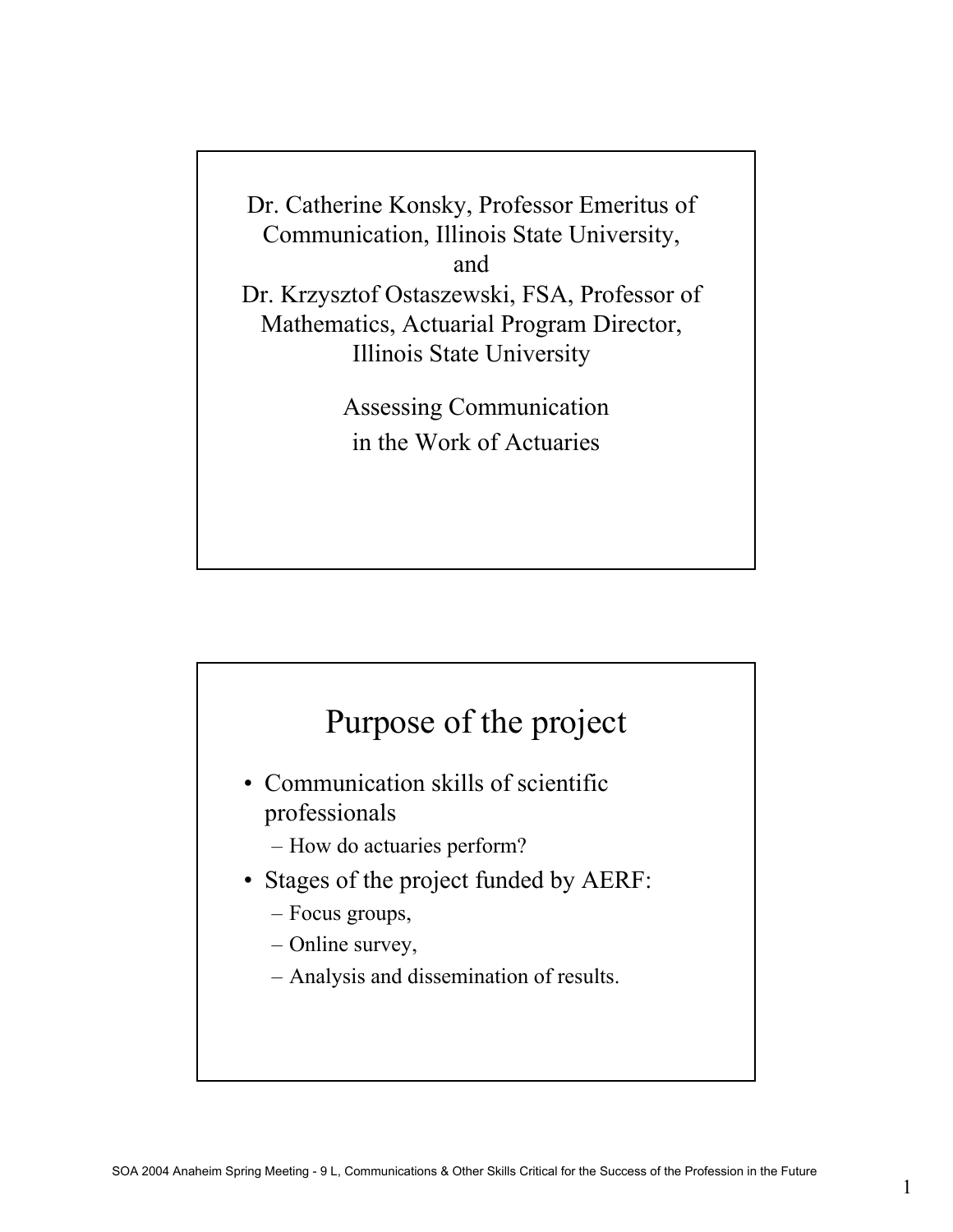# Focus Group Phase

- Focus group format: open, free-flowing discussion directed by questions by interviewers
- Two separate groups: actuaries and clients of actuaries (i.e., people working with actuaries)
- Series of questions concerning the nature, scope and effect of actuaries' communication

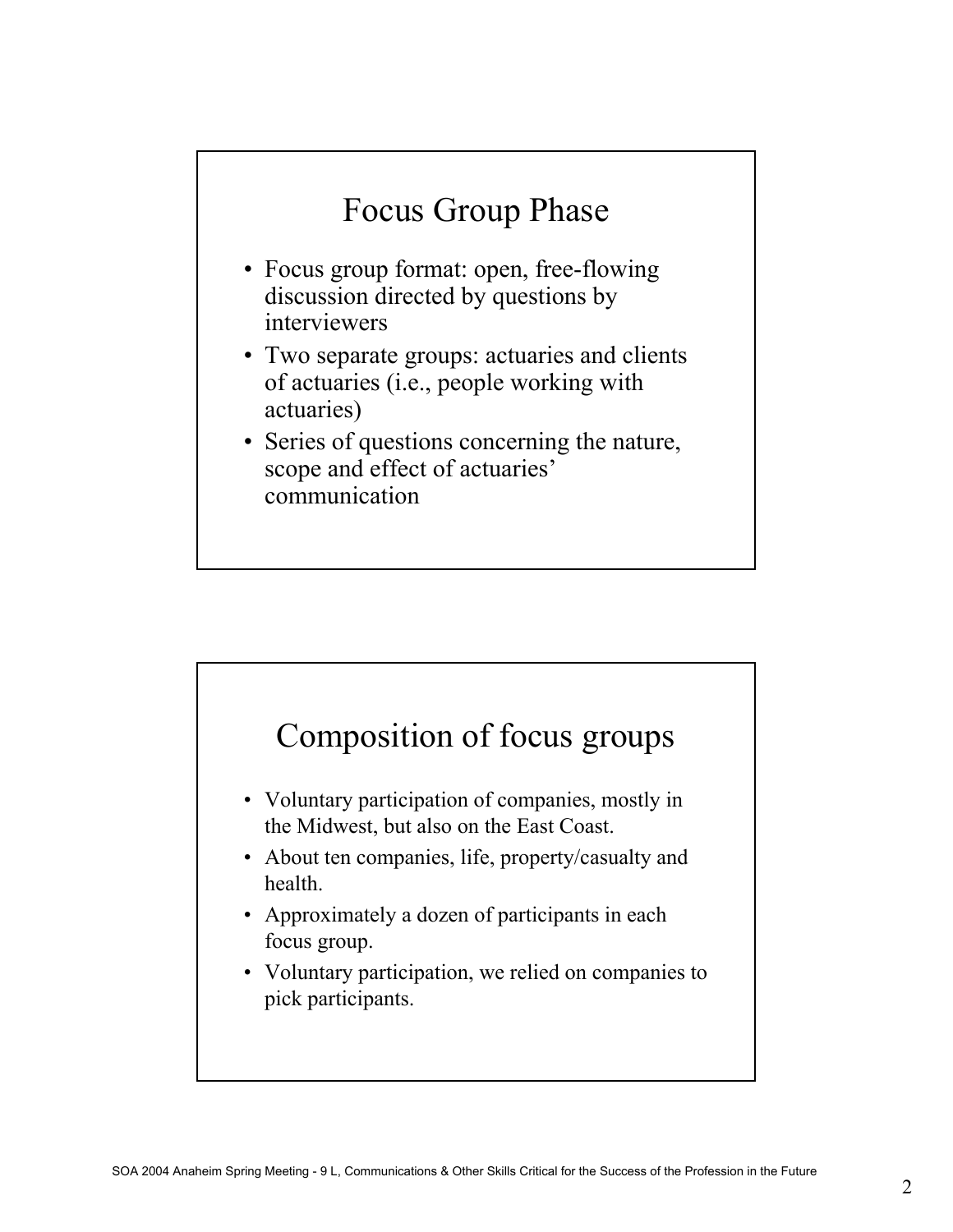### Key issues in questions: actuaries

- How much and what form of communication does your job require?
- What form of communication do you prefer and why?
- What gets in the way of effective communication?
- What was your communication education?
- What is the role of informing others and persuading others in your work?
- What is the role of nonverbal communication in your work?

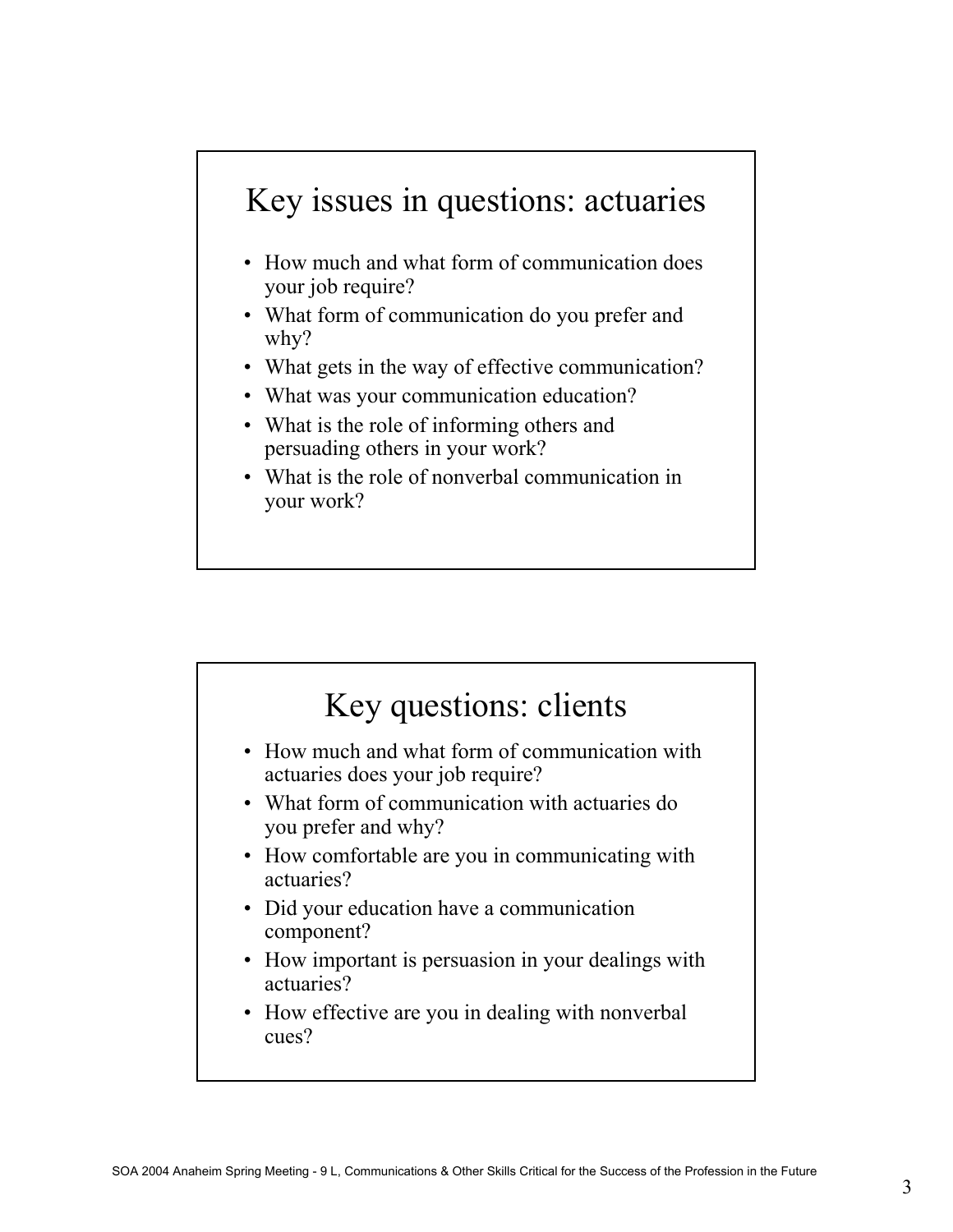#### Patterns of answers • Actuaries prefer e-mails and exchanges of files, but also value face to face communication. • Clients nearly universally choose face to face conversation as the method of communication. • Sending an Excel file in response to a question, or presenting the whole model is not appreciated. • Expressing a mathematical model in common sense terms, even if grossly oversimplified, but catches the essence of the problem, is greatly appreciated. Clients value explanations they can understand. • Clients do know actuaries' work is complicated, and appreciate that, but do not want to deal with

those complications.

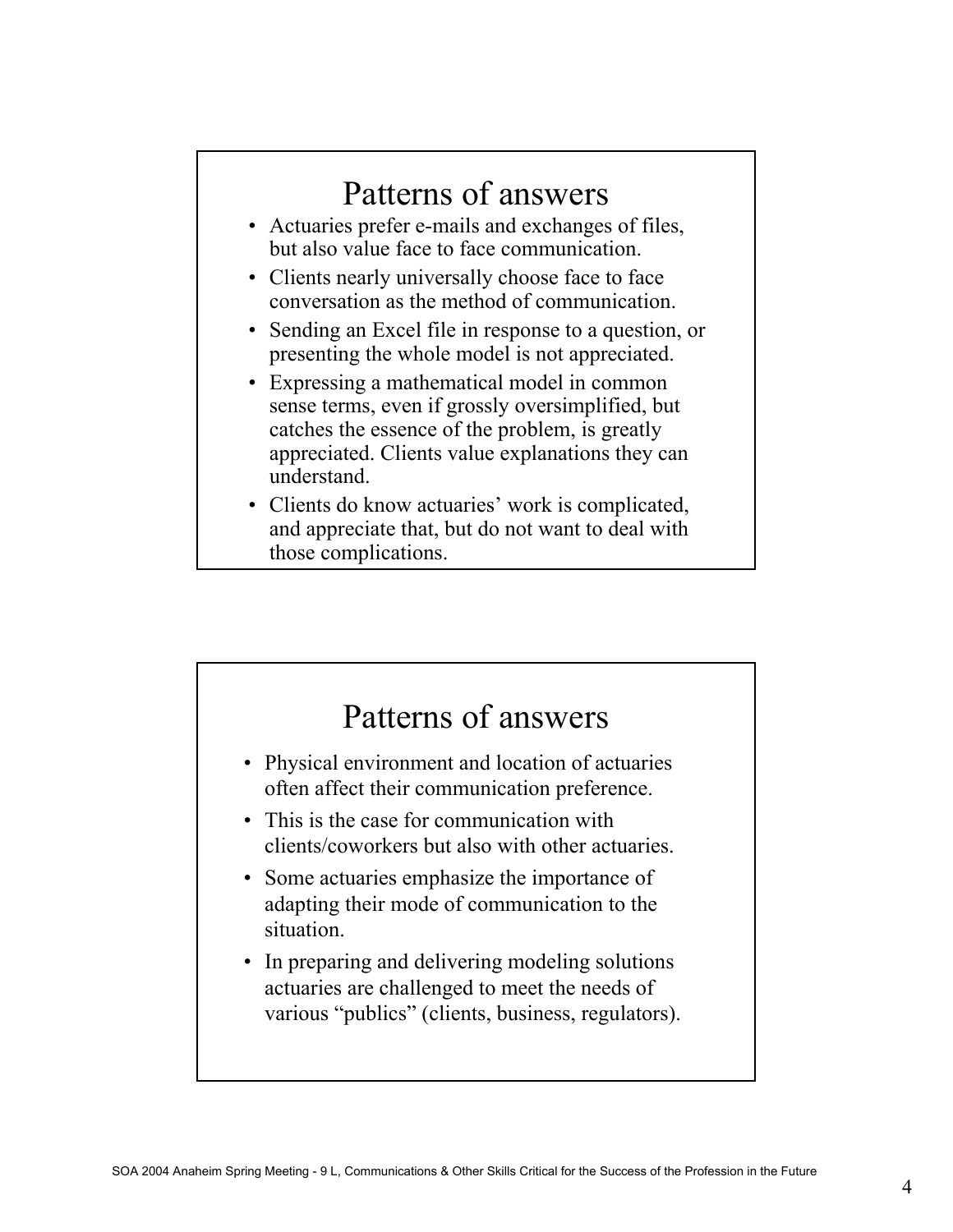### Patterns of answers • Actuaries and clients do a lot of communication on their job. • More experienced actuaries perceived as better at communication. • Both clients and actuaries tend to agree that actuaries are not proficient at sending and receiving nonverbal communication. • Actuaries value relationships they develop with clients/coworkers. Clients/coworkers value those even more. • The organizational culture affects communication.

### Patterns of answers • Three keys to success in actuarial work: – Technical: modeling, – Communication, – Speed of getting the work done. • Nobody complains about actuaries doing bad technical work -- actuaries are victims of their own success! Actuaries are generally valued for their knowledge and modeling ability. • This means that an actuary distinguishes himself/herself by speed and communication. There is less dispersion in speed, and more in communication among various actuaries.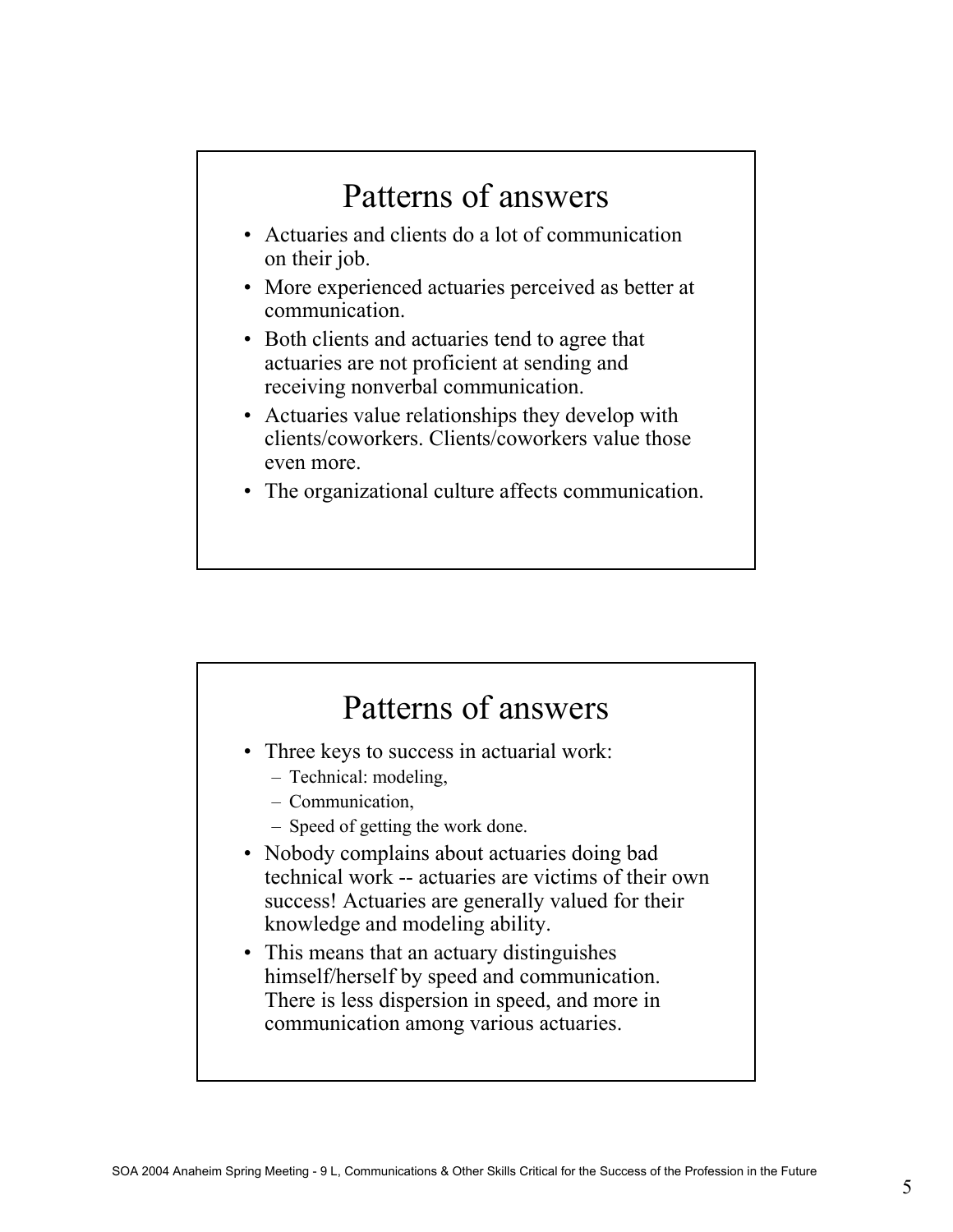## Education

- Almost universally actuaries had no communication component or very little of it in their formal education.
- While they are not common, communication educational experiences often provided valuable experience to actuaries.
- Almost universally clients of actuaries had a relatively larger communication component in their education.
- Clients of actuaries often perceive those actuaries who communicate best to be the best actuaries.